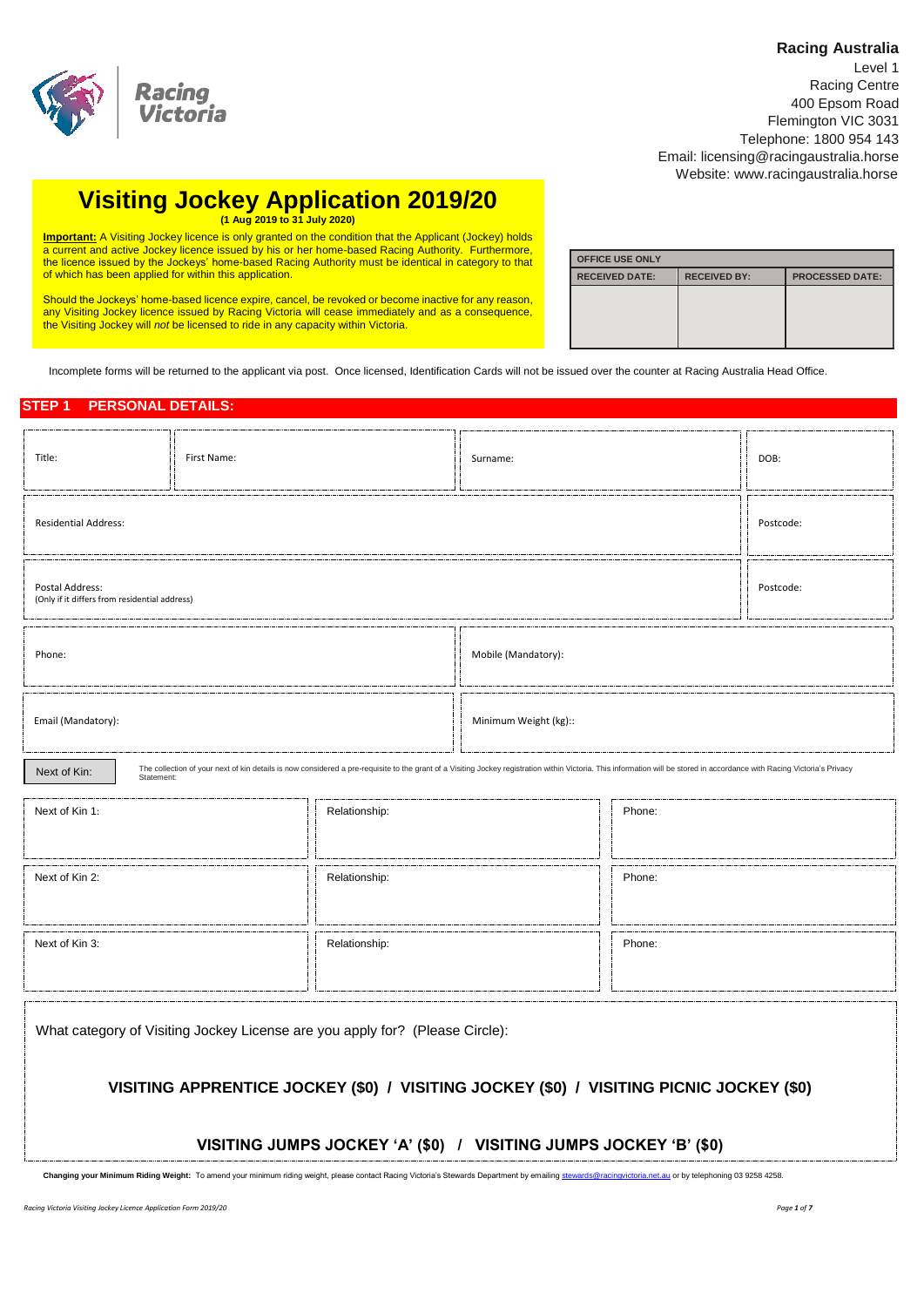| Do you currently hold an active Jockey licence issued by your home-based<br>Racing Authority?                                                                                                                                                                                                                                                                                                                                                                                                                                                                             | Yes<br>If Yes, please state which Racing Authority granted you a Jockey Licence<br>(E.g. TRSA, TAS Racing):         | <b>Racing Authority.</b> | If NO, you cannot continue with this<br>application until you are granted a<br>Jockey License by your home-based |                                                                                        |
|---------------------------------------------------------------------------------------------------------------------------------------------------------------------------------------------------------------------------------------------------------------------------------------------------------------------------------------------------------------------------------------------------------------------------------------------------------------------------------------------------------------------------------------------------------------------------|---------------------------------------------------------------------------------------------------------------------|--------------------------|------------------------------------------------------------------------------------------------------------------|----------------------------------------------------------------------------------------|
| Is the category of licence held within your home-based Racing Authority the<br>identical category of licence that you have applied for within this application?                                                                                                                                                                                                                                                                                                                                                                                                           | Yes<br>No<br>If Yes, please state the specific category of Jockey Licence granted by the<br>above Racing Authority: |                          | If NO, you cannot continue with this<br>application until your home-based<br>for this this application.          | Racing Authority grants you the identical<br>category of license that you have applied |
| I acknowledge that a Visiting Jockey licence is only granted on the provision that I, at all times, hold and keep<br>active an equivalent Jockey licence within my home State/Country which is granted by the relevant Racing Authority.<br>I also acknowledge that should I, for any reason, not continue to hold or keep active an equivalent Jockey licence<br>within my home State/Country then any Visiting Jockey licence issued by Racing Victoria will cease immediately<br>and as a consequence, I will not be licensed to ride in any capacity within Victoria. |                                                                                                                     | Yes, I acknowledge       |                                                                                                                  |                                                                                        |
| I must submit the enclosed Jockey Declaration Regarding Betting                                                                                                                                                                                                                                                                                                                                                                                                                                                                                                           |                                                                                                                     | Yes, I acknowledge       |                                                                                                                  |                                                                                        |
| <b>Rules of Racing:</b><br>I acknowledge that I am bound by the Rules of Racing of Racing Victoria (the Rules) including any<br>Policy, code and/or regulations made pursuant to the Rules from time to time and of any other Principal<br>Racing Authority in which I perform jockey-related duties, and I agree to familiarise myself with these Rules,<br>including the Rules relating to jockeys and amendments made to these Rules from time to time.                                                                                                                |                                                                                                                     | Yes, I acknowledge       |                                                                                                                  |                                                                                        |
| <b>National Police Record Certificate:</b><br>In circumstances where Racing Victoria's Compliance and Regulation Unit sees fit, I consent to<br>obtaining a National Police Record Certificate and providing it to Racing Victoria (if contacted by Racing<br>Victoria or an appointed CrimTrac accredited agency).                                                                                                                                                                                                                                                       |                                                                                                                     | Yes, I acknowledge       |                                                                                                                  |                                                                                        |
| <b>Criminal Charges:</b><br>After submitting this Application, I acknowledge that I must inform Racing Victoria's Compliance and Regulation<br>Unit of any criminal charges laid against me within seven days of any charges being laid.<br>Updates must be sent by email to cru@racingvictoria.net.au                                                                                                                                                                                                                                                                    |                                                                                                                     | Yes, I acknowledge       |                                                                                                                  | No                                                                                     |
| Social Media Policy:<br>I have read, and agree to be bound by, the "Racing Victoria Social Media Policy,"<br>as amended from time to time.<br>This Policy is located at https://www.racingvictoria.com.au/integrity/social-media-policy                                                                                                                                                                                                                                                                                                                                   |                                                                                                                     | Yes, I acknowledge       |                                                                                                                  | No                                                                                     |
| <b>Continued Education:</b><br>I further declare that I agree to complete all Racing Victoria educational programs related to<br>jockey licensing within the relevant timeframe.                                                                                                                                                                                                                                                                                                                                                                                          |                                                                                                                     | Yes, I acknowledge       |                                                                                                                  | <b>No</b>                                                                              |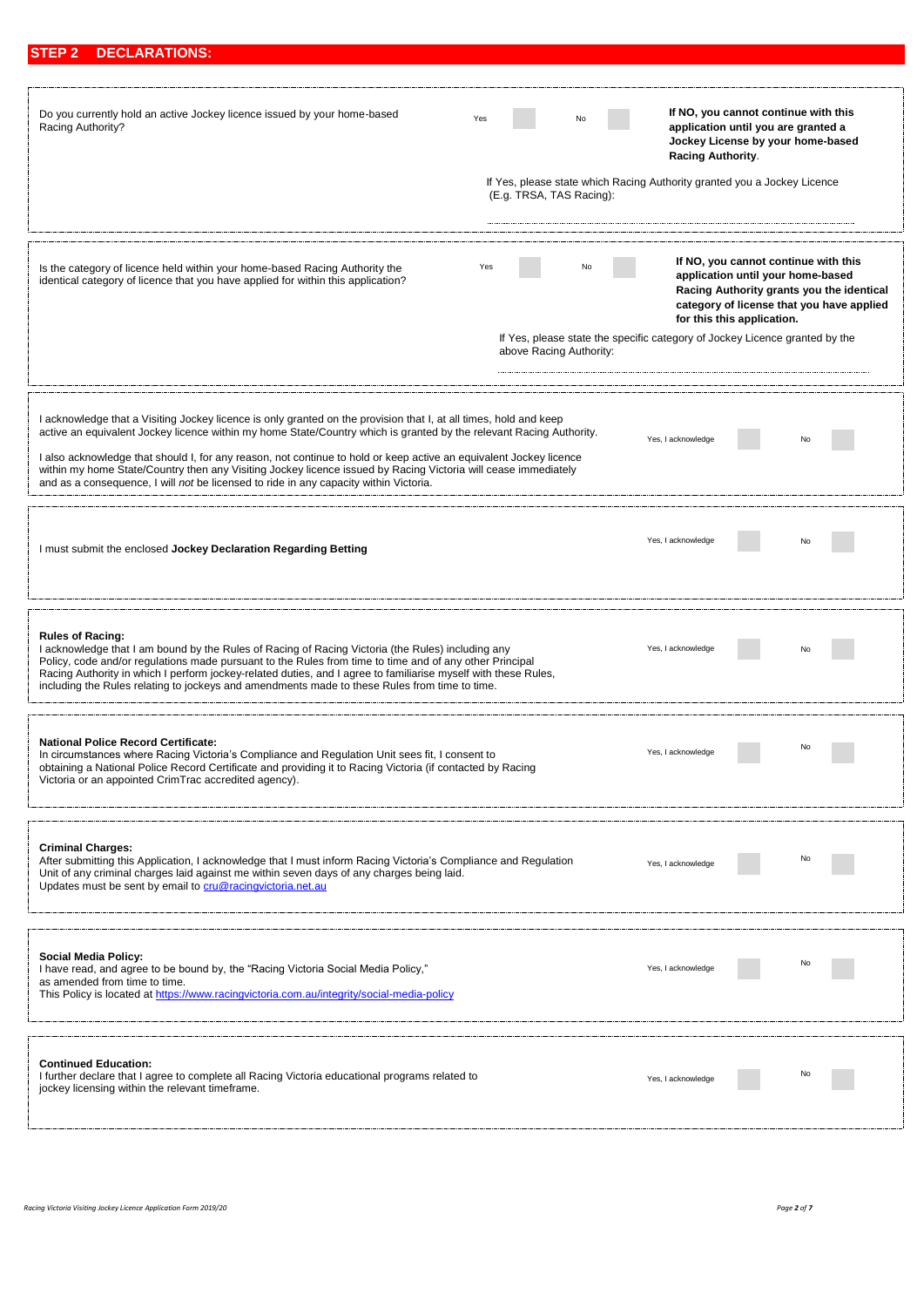# **STEP 3 RACE ANALYSIS:**

| Do you engage, or seek advice from, an analyst or professional to assist you with<br>Analysing specific races or matters concerning race-day?<br>Areas of analysis may include, but not limited to, horse form, speed mapping, rail<br>placements or track ratings.<br>* An analyst or professional is defined as an expert, skilled or knowledgeable person<br>in the field of horse racing.                                                                 | No<br>Yes<br>If Yes, please provide the full name of each analyst or professional utilised and the<br>role performed by each analyst or professional: |
|---------------------------------------------------------------------------------------------------------------------------------------------------------------------------------------------------------------------------------------------------------------------------------------------------------------------------------------------------------------------------------------------------------------------------------------------------------------|-------------------------------------------------------------------------------------------------------------------------------------------------------|
| Does your nominated rider agent, or any other person, engage, or seek advice from<br>an analyst or professional on your behalf to assist you with analysing specific races<br>or matters concerning race-day?<br>Areas of analysis may include, but not limited to, horse form, speed mapping, rail<br>placements or track ratings.<br>* An analyst or professional is defined as an expert, skilled or knowledgeable person<br>in the field of horse racing. | No<br>Yes<br>If Yes, please provide the full name of each analyst or professional utilised and the<br>role performed by each analyst or professional: |
| <b>QUESTIONNAIRE:</b><br><b>STEP 4</b>                                                                                                                                                                                                                                                                                                                                                                                                                        |                                                                                                                                                       |
| Are you currently incapacitated due to an injury which is subject of a Worker's<br>Compensation Claim?                                                                                                                                                                                                                                                                                                                                                        | Yes<br>No<br>If Yes, please explain the circumstances:                                                                                                |
| Do you own or hold an interest in any horse(s) for racing purposes?                                                                                                                                                                                                                                                                                                                                                                                           | No<br>Yes<br>If Yes, what is the name of the horse(s) – list below.                                                                                   |
| Are you currently under any ban/restriction or have any pending matters yet<br>to be determined by any Racing Authority or Racing code<br>(including Racing Victoria)?                                                                                                                                                                                                                                                                                        | No<br>Yes<br>If Yes, please explain the circumstances.                                                                                                |
| Have you ever been suspended, disqualified or refused a licence, permit<br>or registration by any Racing Authority of any Racing code (including Racing<br>Victoria)?                                                                                                                                                                                                                                                                                         | Yes<br>No<br>If Yes, please explain the circumstances.                                                                                                |
| Have you, in the last 10 years, been:<br>(a) found guilty of a criminal offence?<br>(b) imprisoned?<br>(c) placed on parole?<br>Note: Should Racing Victoria discover through a National Police Check or<br>other means that this has been answered incorrectly, you may be stood down.                                                                                                                                                                       | Yes<br>No<br>If Yes, please explain the circumstances.                                                                                                |
| Are there any current criminal proceedings (or charges) pending against you?                                                                                                                                                                                                                                                                                                                                                                                  | Yes<br>No<br>If Yes. please explain the circumstances:                                                                                                |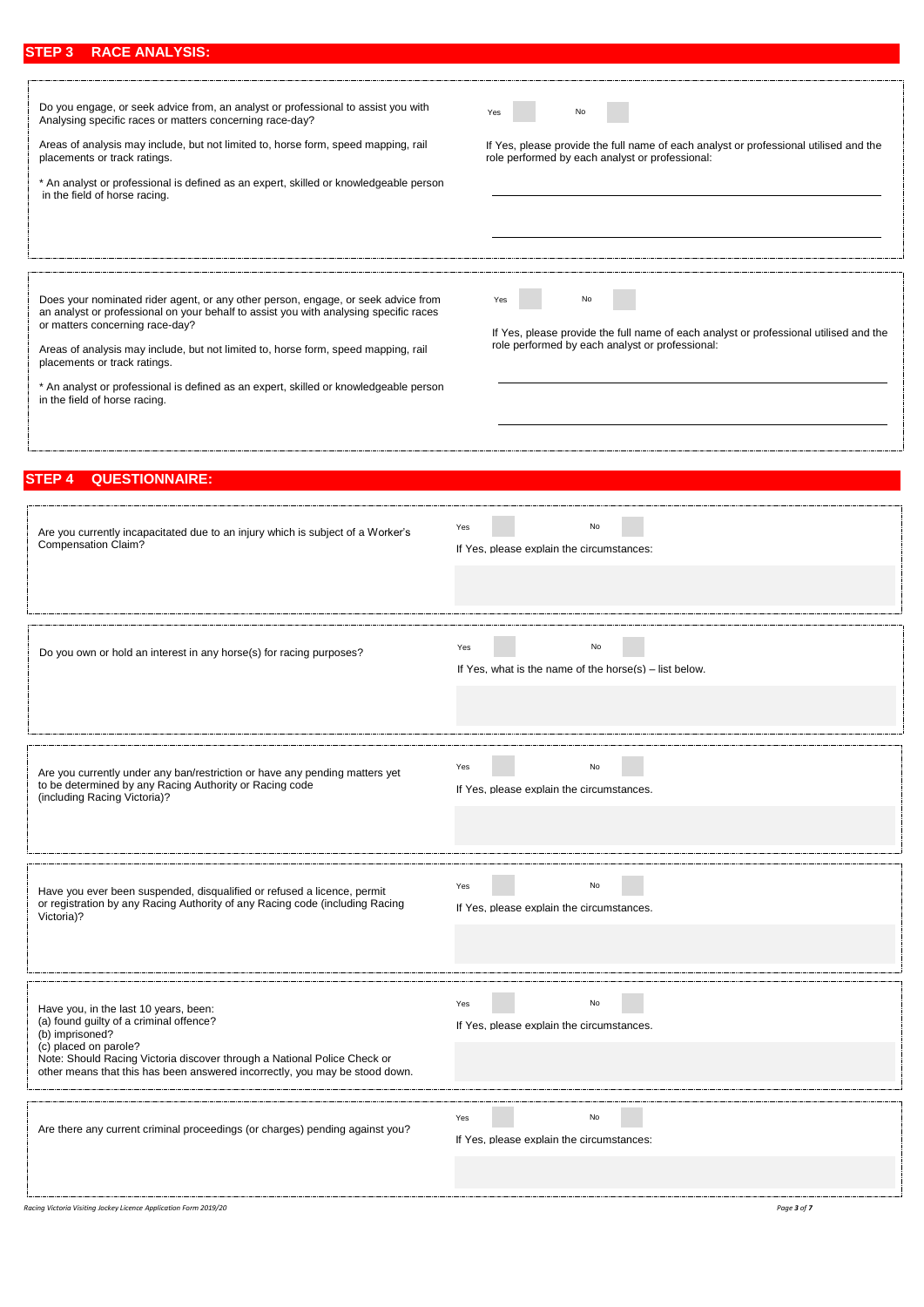# **STEP 5 Jockey Electronic Funds Transfer & Superannuation Fund Details:**

| Surname:                                               |    | First Name:     |  | DOB: |     |                          |
|--------------------------------------------------------|----|-----------------|--|------|-----|--------------------------|
| Australian Business Number (ABN):                      |    |                 |  |      |     |                          |
|                                                        |    |                 |  |      |     |                          |
| Account Holder Name:                                   |    |                 |  |      |     |                          |
| Name of Bank/Financial Institution:                    |    |                 |  |      |     |                          |
|                                                        |    |                 |  |      |     |                          |
| BSB:                                                   |    | Account Number: |  |      |     | Are you GST Registered?: |
|                                                        |    |                 |  |      | Yes | No                       |
| Australian Tax File Number:                            |    |                 |  |      |     |                          |
|                                                        |    |                 |  |      |     |                          |
| Superannuation Fund (optional)<br>Self Managed:<br>Yes | No |                 |  |      |     |                          |

# **STEP 6 Jockey Declaration Regarding Betting:**

f

| Have any details changed since the last time you completed this Betting Declaration?:                                                                                                                                                    | Yes                 | No                    |     |                                       |
|------------------------------------------------------------------------------------------------------------------------------------------------------------------------------------------------------------------------------------------|---------------------|-----------------------|-----|---------------------------------------|
| Did you transact through a betting account in your own name during the period 1 August 2018 to the date<br>This form is submitted?:<br>Please fill in the below section for each Betting Account Transacted during the nominated period: |                     |                       | Yes | No                                    |
| <b>Betting Operator</b>                                                                                                                                                                                                                  | <b>Account Name</b> | <b>Account Number</b> |     | <b>Account Holder's Date of Birth</b> |
|                                                                                                                                                                                                                                          |                     |                       |     |                                       |
|                                                                                                                                                                                                                                          |                     |                       |     |                                       |
|                                                                                                                                                                                                                                          |                     |                       |     |                                       |
|                                                                                                                                                                                                                                          |                     |                       |     |                                       |
|                                                                                                                                                                                                                                          |                     |                       |     |                                       |
| Were thoroughbred racing related transactions conducted through this account?                                                                                                                                                            |                     |                       | Yes | No                                    |

*Racing Victoria Visiting Jockey Licence Application Form 2019/20 Page 4 of 7*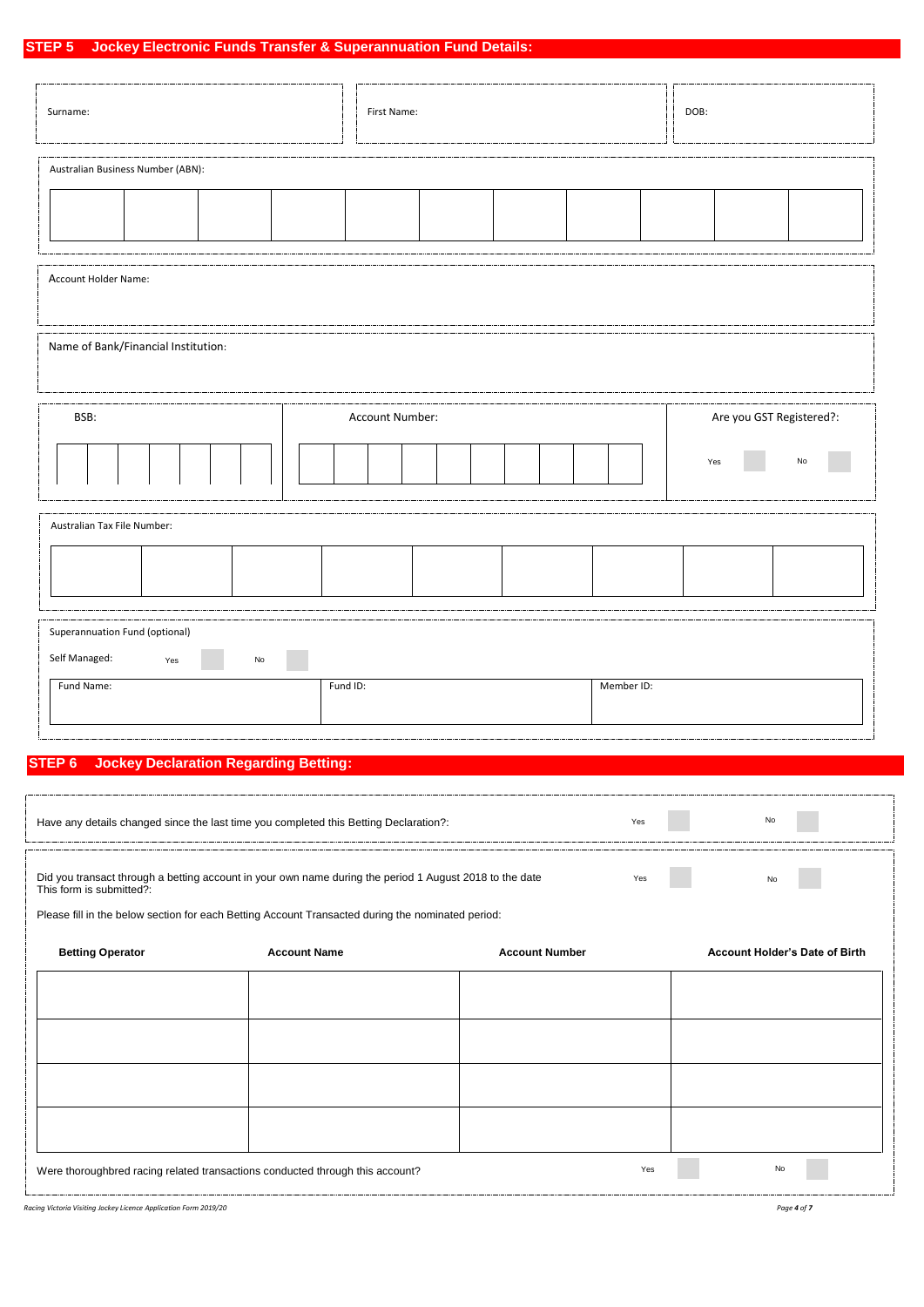# **JOCKEY DECLARATION REGARDING BETTING**

#### (print full name)

Of

(print residential address)

Licensed jockey, declare that:

### **Senior Jockeys, Jump Jockeys and Apprentice Jockeys Only:**

I acknowledge that as per AR 115:

*'Every jockey or apprentice may be penalised:*

*(c) bet, or have any interest in a bet, or facilitate a bet, on any race;*

*(d) be present in the betting ring during a race meeting;*

*(e) bet, or have any interest in a bet, on any race or contingency relating to thoroughbred racing involving a race in which he or she is riding*

*(2) For the purposes of this rule, "bet" includes a lay bet.'*

Further, during the period 1 August 2018 (or commencement of my jockey licence if later) to the date this form is submitted, I did not;

• have a bet on any thoroughbred race in Australia or overseas;

• facilitate (including arranging or organising) the making of a bet on any thoroughbred race in Australia or overseas;

• have any interest in a bet on any thoroughbred race in Australia or overseas;

• have a bet on any contingency relating to thoroughbred racing (including, but not limited to, any exotic bet, jockey challenge bet, or multi bet) in Australia or overseas;

• facilitate (including arranging or organising) the making of a bet on any contingency relating to thoroughbred racing (including, but not limited to, any exotic bet, jockey challenge bet, or multi bet) in Australia or overseas; or

• have any interest in a bet on any contingency relating to thoroughbred racing (including, but not limited to, any exotic bet, jockey challenge bet, or multi bet) in Australia or overseas.

**Picnic Jockeys Only:**

I acknowledge that as per AR 148:

'Any approved rider who has a riding engagement at a race meeting is prohibited from making or having an interest in a bet (including a lay bet), or being present in the *betting ring at that race meeting.'*

Further, during the period 1 August 2018 (or commencement of my jockey licence if later) to the date this form is submitted. I did not:

• make or have an interest in a bet during any race meeting in which I had a riding engagement;

**All Jockeys:**

I undertake to immediately make a further declaration if I open an account or make any transaction through an account not identified in this declaration

- I acknowledge that Racing Victoria's Integrity Services Department may conduct an audit or other verification procedure relating to this declaration
- I consent, upon written request of Racing Victoria's Integrity Services Department, to provide access to other information relating to this declaration
- I acknowledge that this declaration may be forwarded to the Racing Integrity Commissioner
- I acknowledge that the Racing Integrity Commissioner may conduct their own inquiries in relation to this declaration I acknowledge that if it is found that I have made a false declaration that I may be be penalised under AR 229 (1) (h).

 **I acknowledge the above declarations and declare that the information provided on this**

**I confirm that this declaration is true and correct and I make it in the knowledge and belief that a person licensed under the Rules of Racing who makes a false or misleading statement or declaration in respect of any matter in connection with the administration or control of racing is liable to be penalised under AR 229 (1)(h).**

|    | Declared at the contract of the contract of the contract of the contract of the contract of the contract of the contract of the contract of the contract of the contract of the contract of the contract of the contract of th<br>(suburb/town) |                                                                          | in the State of <u>the state of</u> the state of                                                                    |  |
|----|-------------------------------------------------------------------------------------------------------------------------------------------------------------------------------------------------------------------------------------------------|--------------------------------------------------------------------------|---------------------------------------------------------------------------------------------------------------------|--|
| on | (date)                                                                                                                                                                                                                                          |                                                                          | (signature of licensed jockey making declaration)                                                                   |  |
|    | <b>Before me: Before me: Before me: Before</b> me: <b>Before</b> me: <b>BEFORE</b>                                                                                                                                                              |                                                                          |                                                                                                                     |  |
|    | (signature of witness)                                                                                                                                                                                                                          |                                                                          | ( <b>print</b> full name of witness)                                                                                |  |
|    |                                                                                                                                                                                                                                                 | the jockey, or a person licensed or registered under the Rules of Racing | [NOTE: The jockey must sign this declaration in the presence of a witness. A witness must not be a family member of |  |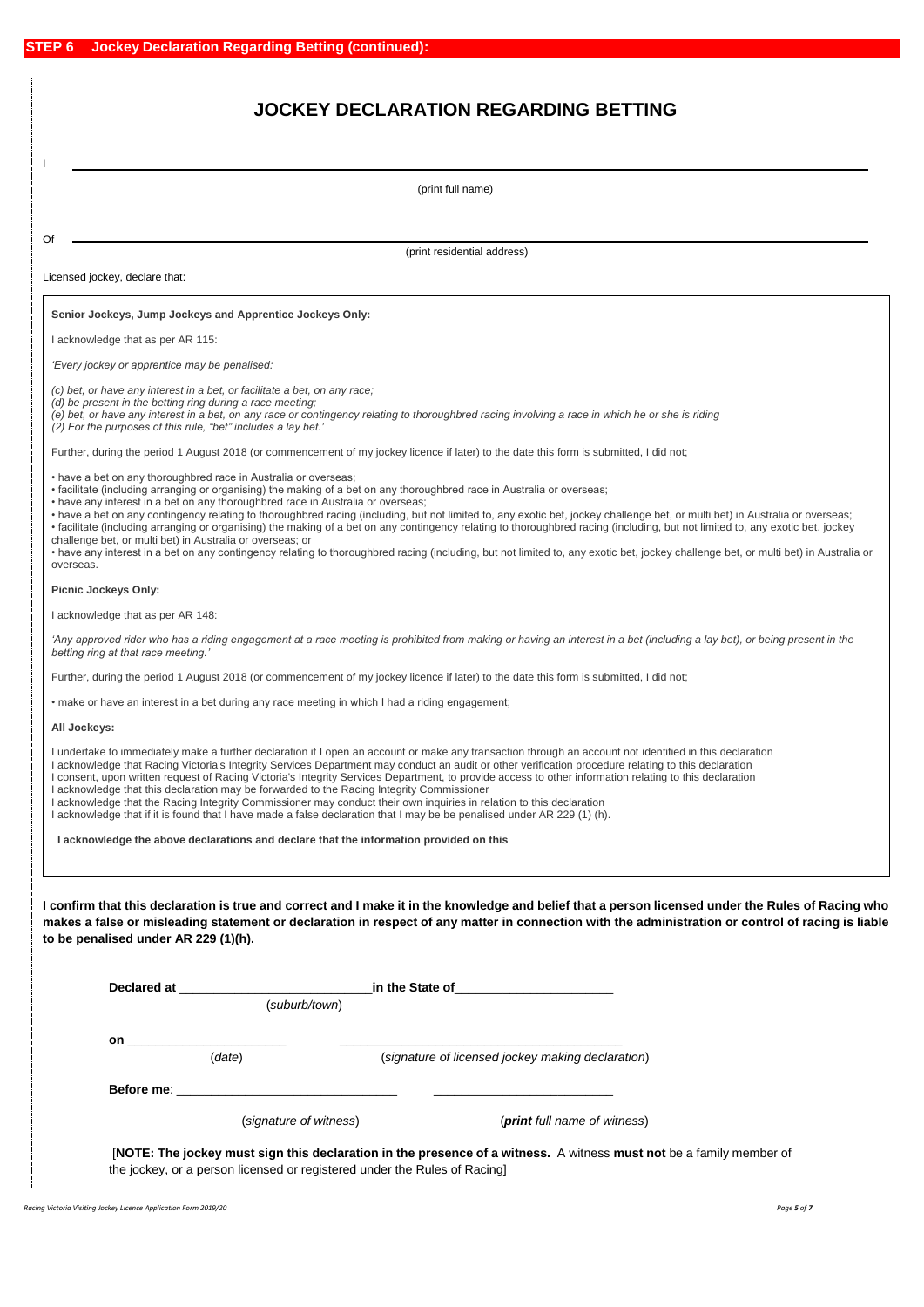### **STEP 7 Acknowledgements and Declarations:**

### **1. Rules of Racing:**

- 1.1 I acknowledge that I have read and understood the Rules of Racing of Racing Victoria and of any other Principal Racing Authority in which I ride, and I agree to familiarise and be bound by any amendments to the Rules.
- 1.2 I agree to be subject to, and bound by:
	- (a) the Rules of Racing of each Principal Racing Authority in which State or Territory I ride, including those Rules as amended or varied by each Principal Racing Authority from time to time; and

(b) such rules and directions as may from time to time be formed, made or given by the directors for each Principal Racing Authority ("Directors"), the stewards or the Principal Racing Authority ("Stewards") or the officials of any racing club registered by the Principal Racing Authority to conduct thoroughbred racing under the Rules ("Club").

- 1.3 Without limiting any other declaration or acknowledgement made in this application, I declare that:
	- I understand that as a licensed Jockey, I am not allowed to place a bet and/or have an interest in a bet on thoroughbred racing in Australia or overseas.
	- (b) I will not allow any account held with a Wagering Service Provider in my name to be used by any person(s) to place or have an interest in a bet on thoroughbred racing in Australia and/or overseas.
	- (c) I will not use an account held with a Wagering Service Provider in another person(s) name to place or have an interest in a bet on thoroughbred racing In Australia and/or overseas.
	- (d) I have read and understood the Rules of Racing regarding betting restrictions and offences for jockeys, includingAR 115 (1) (c), (d) and (e) which provide as follows: Extract of Australian Rule of Racing 115 (1) (c) (d) and (e):
		-
		- MISCONDUCT AR 115: Every jockey or apprentice may be penalized: (c) bet, or have any interest in a bet, or facilitate a bet, on any race;
			- (d) be present in the betting ring during a race meeting;
			- (e) bet, or have any interest in a bet, on any race or contingency relating to thoroughbred racing involving a race in which he or she is riding
	- (e) I have read AR 115(3) and understand that any jockey who is found guilty of a breach of AR 115 (1)(e) is liable to a period of disqualification of not less than two years (unless special circumstances are found to exist).
	- (f) I understand that, as a condition or requirement of the grant of my jockey licence renewal, I will be required to sign a "Jockey Declaration Regarding Betting" prior to me being relicensed. Further, I understand that in the Jockey Declaration Regarding Betting, I will be required to declare that I have not had a bet, facilitated a bet, or had an interest in any bet on any thoroughbred race or contingency related to thoroughbred racing in Australia or overseas from the period of 1 May each year (or such other period as advised to me by Racing Victoria in its discretion).
	- (g) I have read and understood the Rules of Racing regarding the restrictions on jockey involvement in the buying, selling, trading or leasing of thorough bred bloodstock, including AR 117.

#### **2. Promotion of thoroughbred racing: In applying for this licence or approval being granted, I:-**

- 2.1 Appearances: agree to make myself available on reasonable notice and at no cost or charge at any time during the Licence Year for appearances, photography, video or filming sessions up to three occasions in the Licence Year for attendances at all such occasions not exceeding eight (8) hours in total (unless otherwise agreed) for the promotion of thoroughbred racing. Where I have a reasonable excuse for my inability to participate in any such occasion, I must make myself available at the next, earliest opportunity suitable to Racing Victoria and I.
- 2.2 Likeness and identity: authorise Racing Victoria to use, distribute, display and reproduce my name, signature, photograph, likeness, reputation and identity in any group of two (2) or more persons on any medium and without cost or charge to Racing Victoria for the promotion and advertising of thoroughbred horse racing. If my name, signature, photograph, likeness, reputation and identity are proposed to be used prominently and individually, then my consent must first be obtained, and I will not unreasonably withhold such consent.
- 2.3 Restrictions on use of image: agree not to allow, authorise or license any person, corporation or entity to use, distribute, display and reproduce my name photo graph, likeness, reputation and identity for commercial purposes (including but not limited to licensing, endorsements, advertising, promotions, merchandising, memorabilia, events and marketing) where such utilisation would be prejudicial to the interests or image of thoroughbred racing or which may bring the thoroughbred racing industry into disrepute.

#### **3. Privacy Statement and Health Records**

- 3.1 I acknowledge that I have read and understood the following statement from Racing Victoria regarding privacy and health records:
- 3.2 Racing Victoria is the body responsible for and carries out the functions of: determining and issuing occupational licences authorising persons to participate in the Victorian thoroughbred racing industry ("Licensed Persons"); supervising Licensed Persons; administering and promoting racing; and such other functions as may be described in its privacy policy published on its website from time to time ("Privacy Policy"). In the course of performing its functions, Racing Victoria may seek personal information from you for the purposes of:
	- making determinations in relation to your license application, renewal or continuance;
	- o meeting supervisory responsibilities in relation to you as a Licensed Person;
	- o promoting or protecting the integrity of the thoroughbred racing code and ensuring compliance with the Rules ofRacing;
	- o administering and promoting racing operations (including your participation in races and the industry); and
	- any other function or activity described in the Privacy Policy.
- 3.3 For these purposes, Racing Victoria may also obtain personal information about you from, or disclose your personal information to third

parties, such as enforcement bodies, government authorities, other racing control bodies in the States and Territories of Australia and overseas, wagering service providers such as bookmakers, totalisators, and betting exchanges, educational or training institutions and to other persons for any of the purposes described above or as otherwise provided by law.

- 3.4 In order to process your application, this application form and your personal information will be collected by Racing Australia on behalf of Racing Victoria. All personal information collected by Racing Australia on behalf of Racing Victoria is subject to the Racing Australia and Racing Victoria privacy policies, the latter prevailing in the event of any conflict.
- 3.5 Unless otherwise advised by you, your image, name and contact details may be published monthly in the Inside Racing Magazine and also disclosed to and published by Racing Victoria and its associates (including clubs and Racing Information Services Australia Pty Ltd) to facilitate your participation in racing and the promotion of racing.
- 3.6 You may make a request to Racing Victoria to gain access to information held by Racing Victoria in relation to you by writing to the Privacy Officer, Racing Victoria, 400 Epsom Road, Flemington, 3031.
- 3.7 Should you decline to provide personal information to Racing Victoria when requested by Racing Victoria as part of its licensing and supervisory activities, Racing Victoria may refuse to grant or renew such a licence or may revoke or suspend your licence.